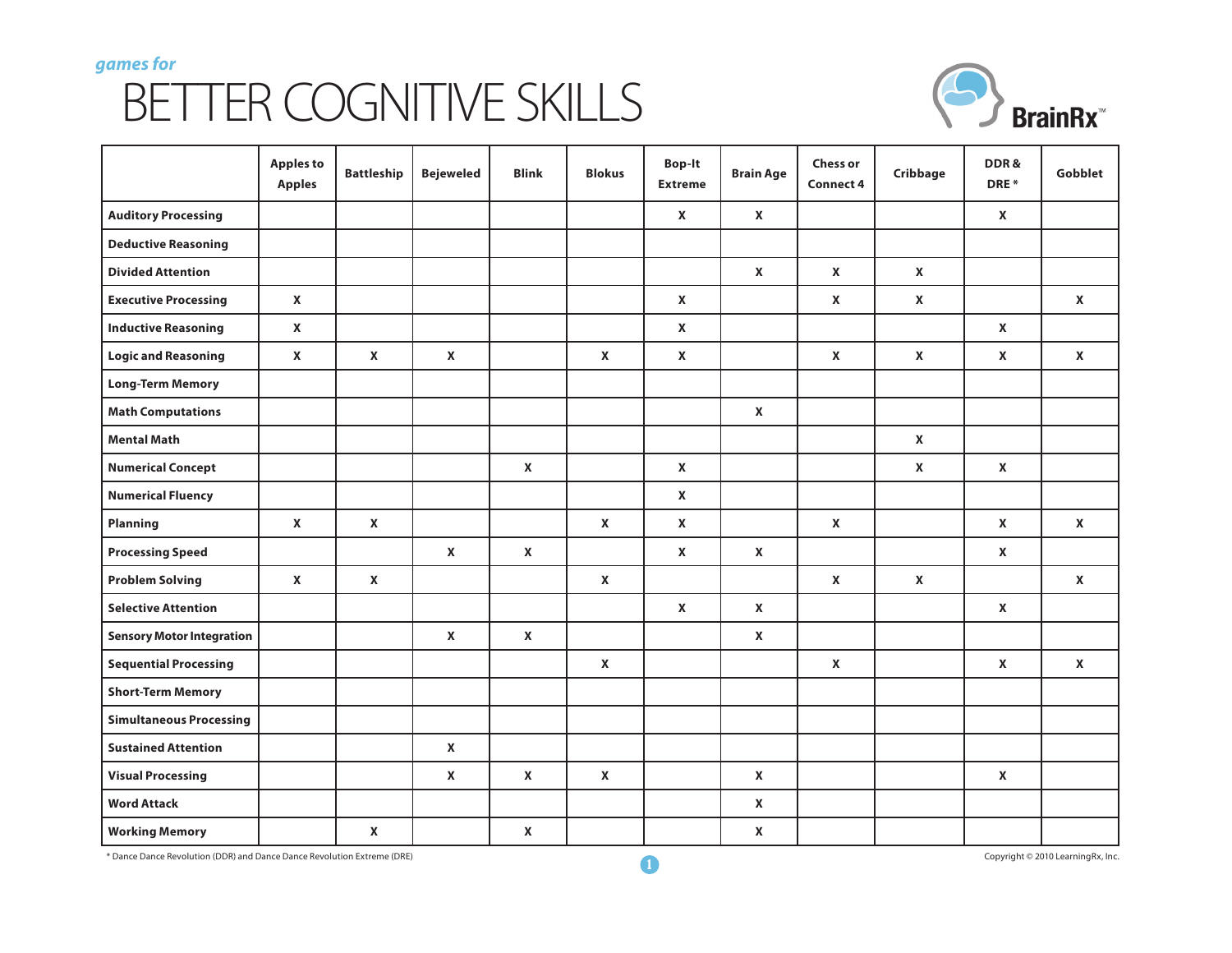## *games for* BETTER COGNITIVE SKILLS



|                                  | Legos              | Logic<br>Links     | <b>Mad Gab</b>     | <b>Mancala</b>     | Pac-Man                   | Perfection         | <b>Puzzles</b>     | Rummy        | Rook               | Scrabble     | Sequence                  | Set                |
|----------------------------------|--------------------|--------------------|--------------------|--------------------|---------------------------|--------------------|--------------------|--------------|--------------------|--------------|---------------------------|--------------------|
| <b>Auditory Processing</b>       |                    |                    | $\pmb{\mathsf{X}}$ |                    |                           |                    |                    |              |                    |              |                           |                    |
| <b>Deductive Reasoning</b>       | $\pmb{\mathsf{X}}$ |                    |                    |                    |                           |                    | $\pmb{\mathsf{X}}$ |              |                    | $\pmb{\chi}$ |                           |                    |
| <b>Divided Attention</b>         |                    |                    | $\mathbf{x}$       |                    | $\pmb{\mathsf{X}}$        |                    |                    | $\mathbf{x}$ | $\pmb{\mathsf{X}}$ |              |                           |                    |
| <b>Executive Processing</b>      | $\mathbf{x}$       |                    | $\pmb{\mathsf{X}}$ |                    |                           |                    |                    |              |                    |              |                           |                    |
| <b>Inductive Reasoning</b>       |                    |                    |                    |                    |                           |                    | $\pmb{\mathsf{X}}$ |              |                    | $\pmb{\chi}$ |                           |                    |
| <b>Logic and Reasoning</b>       |                    | $\pmb{\mathsf{X}}$ |                    | $\mathbf{x}$       |                           |                    |                    | $\mathbf{x}$ | $\pmb{\mathsf{X}}$ |              | $\boldsymbol{\mathsf{x}}$ | $\pmb{\mathsf{X}}$ |
| <b>Long-Term Memory</b>          |                    |                    |                    |                    |                           | $\pmb{\mathsf{X}}$ |                    |              |                    | $\pmb{\chi}$ |                           |                    |
| <b>Math Computations</b>         |                    |                    |                    |                    |                           |                    |                    |              |                    |              |                           |                    |
| <b>Mental Math</b>               |                    |                    |                    |                    |                           |                    |                    |              |                    |              |                           |                    |
| <b>Numerical Concept</b>         |                    |                    | $\mathbf{x}$       | $\mathbf{x}$       |                           | $\pmb{\chi}$       |                    | $\mathbf{x}$ |                    |              |                           | $\mathbf{x}$       |
| <b>Numerical Fluency</b>         |                    |                    |                    | $\mathbf{x}$       |                           | $\mathbf{x}$       |                    | $\mathbf{x}$ |                    |              |                           |                    |
| Planning                         | $\mathbf{x}$       | $\pmb{\mathsf{X}}$ |                    | $\pmb{\mathsf{X}}$ | $\pmb{\mathsf{X}}$        | $\pmb{\mathsf{X}}$ | $\mathbf{x}$       | $\mathbf{x}$ | $\mathbf{x}$       |              | $\mathbf{x}$              | $\pmb{\mathsf{X}}$ |
| <b>Processing Speed</b>          |                    |                    |                    |                    |                           |                    |                    |              |                    |              |                           |                    |
| <b>Problem Solving</b>           | $\mathbf{x}$       | $\pmb{\mathsf{X}}$ |                    | $\mathbf{x}$       |                           |                    | $\pmb{\mathsf{X}}$ | $\mathbf{x}$ | $\mathbf{x}$       | $\pmb{\chi}$ | $\mathbf{x}$              | $\mathbf{x}$       |
| <b>Selective Attention</b>       |                    |                    |                    |                    |                           | $\mathbf{x}$       |                    |              |                    |              |                           |                    |
| <b>Sensory Motor Integration</b> |                    | $\pmb{\mathsf{X}}$ |                    |                    | $\boldsymbol{\mathsf{x}}$ |                    |                    |              |                    |              |                           |                    |
| <b>Sequential Processing</b>     | $\mathbf{x}$       |                    |                    |                    |                           | $\mathbf{x}$       |                    |              | $\mathbf{x}$       | $\pmb{\chi}$ | $\mathbf{x}$              |                    |
| <b>Short-Term Memory</b>         |                    |                    |                    |                    |                           | $\pmb{\chi}$       | $\pmb{\mathsf{X}}$ |              |                    | $\pmb{\chi}$ |                           |                    |
| <b>Simultaneous Processing</b>   |                    |                    |                    |                    |                           | $\mathbf{x}$       |                    |              | $\mathbf{x}$       | $\pmb{\chi}$ |                           |                    |
| <b>Sustained Attention</b>       |                    |                    |                    |                    | $\boldsymbol{\mathsf{x}}$ |                    |                    |              |                    |              |                           |                    |
| <b>Visual Processing</b>         |                    | $\pmb{\mathsf{X}}$ |                    |                    | $\boldsymbol{\mathsf{x}}$ | $\mathbf{x}$       | $\mathbf{x}$       |              | $\mathbf{x}$       | $\pmb{\chi}$ | $\pmb{\mathsf{X}}$        | $\mathbf{x}$       |
| <b>Word Attack</b>               |                    |                    |                    |                    |                           |                    |                    |              |                    | $\pmb{\chi}$ |                           |                    |
| <b>Working Memory</b>            |                    |                    |                    |                    |                           |                    | $\pmb{\mathsf{X}}$ |              | $\pmb{\mathsf{X}}$ |              | $\pmb{\mathsf{X}}$        | $\pmb{\mathsf{X}}$ |

**2** Copyright © 2010 LearningRx, Inc.